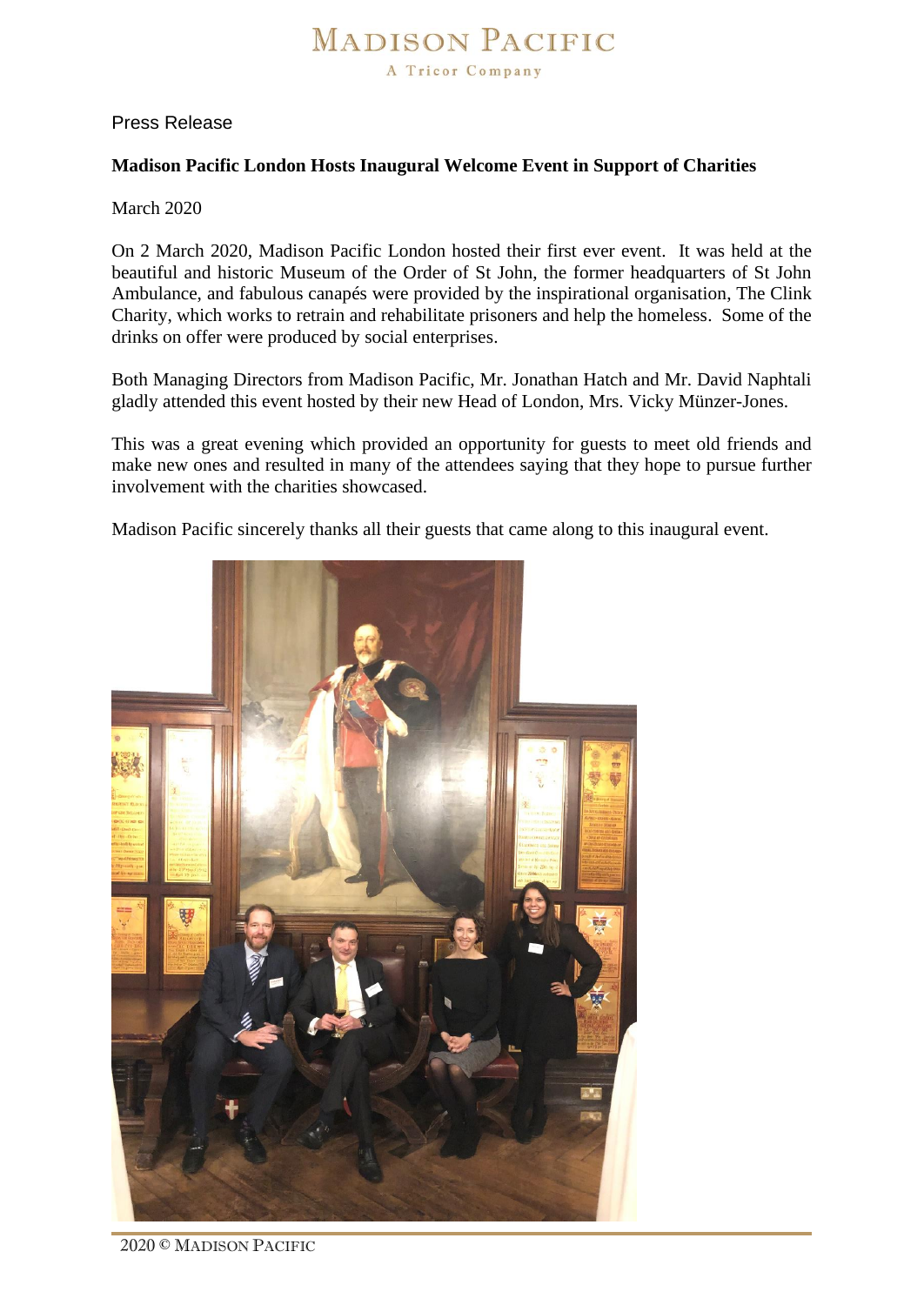# **MADISON PACIFIC** A Tricor Company